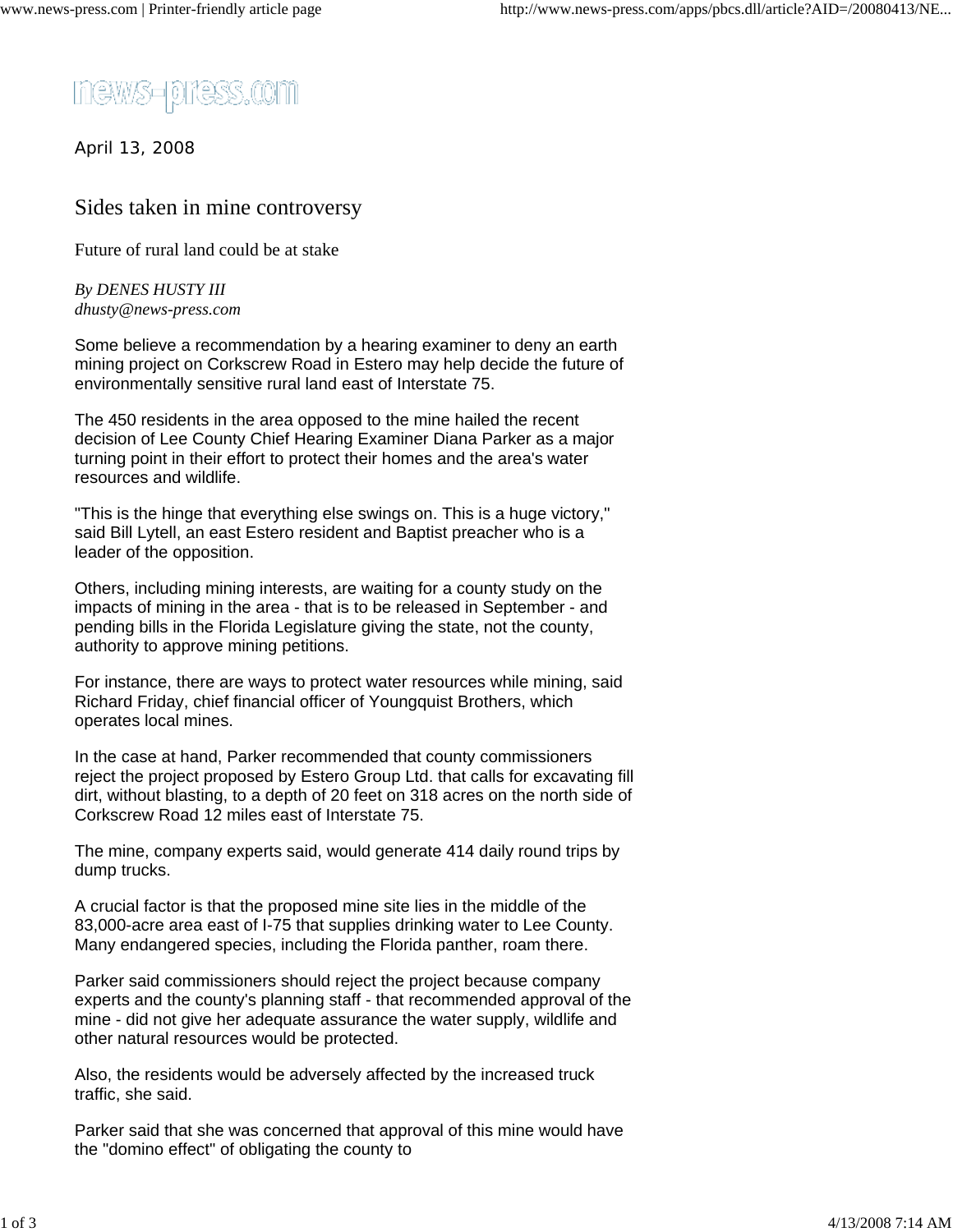approve other mines that could be potentially harmful to the environment and residents.

The issue now goes before county commissioners - who aren't forbidden to talk about it beforehand - at a hearing expected to be held next month.

Parker said commissioners should reject the mine, but give the company permission to address her concerns and resubmit the petition within a year.

What is significant about her recommendation, Lytell said, is that of all the mining projects waiting to be considered, the Estero Group proposal was the least threatening to the environment.

Instead of rock mining - that includes blasting - to more than 100 feet - the Estero Group's proposal recommended digging dirt to a depth of only 20 feet, he said.

"If the hearing examiner didn't feel it was compatible with the area, there's no way any mine will be applicable out there," Lytell said.

Indeed, "in the eyes of the hearing examiner, one has to take into account a lot of the off-site impacts mining may potentially cause," said Don Eslick, chairman of the Estero Council of Community Leaders.

What may provide answers to these concerns, he said, is the county's study.

County commissioners in September imposed a one-year freeze on mining petitions so that a \$1.4 million study could be conducted to determine if it is possible to allow more mining without affecting the water supply.

At least five proposed mines - with a combined 3,467 acres - were put on hold, including a rock mine proposed by Youngquist Brothers.

Friday said there are techniques - although expensive - to adequately protect the water supply.

That is the case with the Youngquist mine on Corkscrew Road that is on hold, he said.

The mine was designed to excavate dirt but after digging began, it was determined the mine was having a negative impact on the water supply, Friday said.

He said the company proposed to spend \$12 million to \$20 million on measures to protect the water supply.

To afford that cost, the company proposed to switch operations to a rock mine, which is more profitable, Friday said.

While the study is under way, there is one more piece to the mining puzzle.

Florida lawmakers are considering at least two bills - being pushed by mining lobbyists - that would effectively take approval of mines from the county and give it to the state.

Lee County Commissioner Frank Mann, who opposes the legislation, said he was encouraged when a vote for approval of one of the bills was deferred last week by a Senate committee, although a companion bill